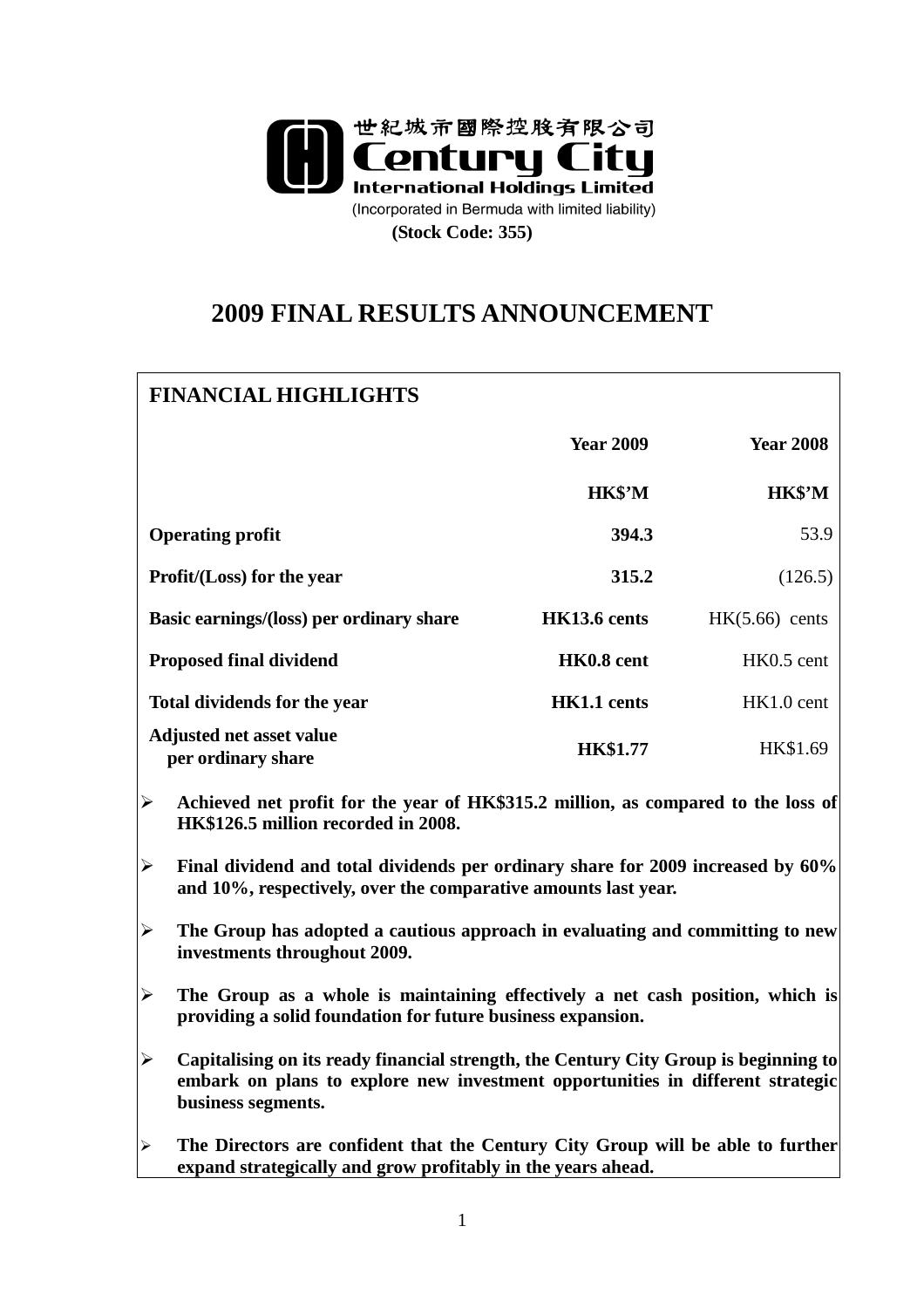

Press Release 22nd March, 2010 For Immediate Release

## **Century City Announces 2009 Final Results**

Century City International Holdings Limited (stock code: 355) announced today its final results for the year ended 31st December, 2009.

#### **FINANCIAL RESULTS**

For the year ended 31st December, 2009, the Group achieved a consolidated profit attributable to shareholders of HK\$315.2 million, as compared to the consolidated loss of HK\$126.5 million recorded in 2008. The profit attained for the year under review is mainly attributable to the fair value gains on certain financial assets and investment properties held by the Group and the contribution from Regal Hotels International Holdings Limited, its listed associate.

For the purpose of reference and ease of comparison, supplementary information on the net assets of the Group, compiled on an adjusted basis to reflect more fairly the underlying net assets attributable to the interests held by Regal in Regal Real Estate Investment Trust, is provided in the final results announcement released today. **The adjusted net asset value per ordinary share is HK\$1.77.**

#### **DIVIDENDS**

The Directors have resolved to recommend the payment of a final dividend of HK0.8 cent per ordinary share for the year ended 31st December, 2009 (2008 – HK0.5 cent).

Together with the interim dividend of HK0.3 cent (2008 – HK0.5 cent, as adjusted) per ordinary share paid in October 2009, total dividends per ordinary share for the year ended 31st December, 2009 will amount to HK1.1 cents (2008 – HK1.0 cent, as adjusted).

#### **BUSINESS OVERVIEW**

As the ultimate holding company of the Century City Group, the Company owns beneficially shareholding interest of approximately 58.7% in Paliburg Holdings Limited. Paliburg owns an effective controlling shareholding interest of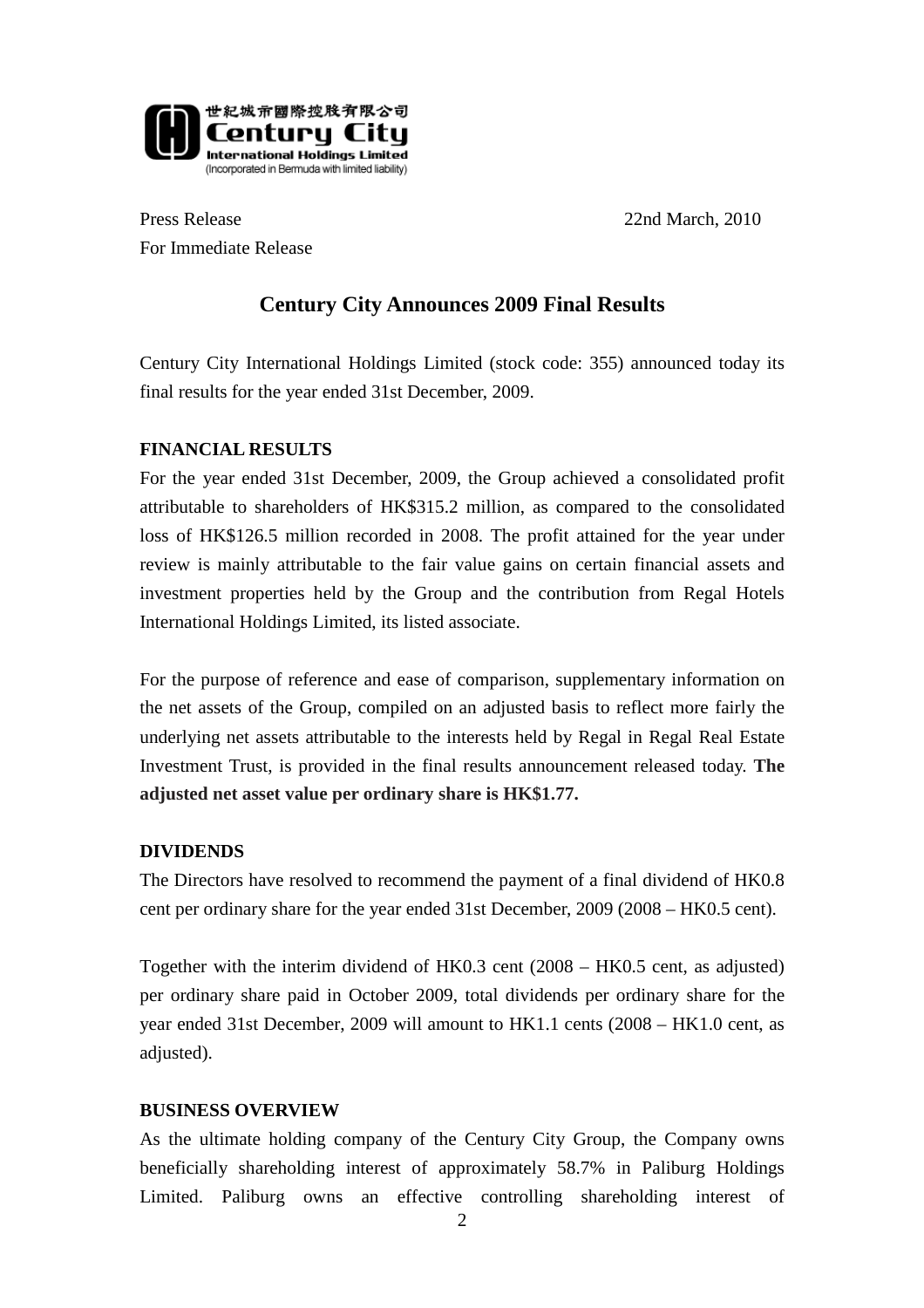approximately 48.7% in Regal which, in turn, owns approximately 74.2% of the issued units of Regal REIT.

### **PALIBURG GROUP, REGAL GROUP AND REGAL REIT**

For the year ended 31st December, 2009, Paliburg achieved a consolidated profit attributable to shareholders of HK\$429.5 million, as compared to the consolidated loss of HK\$468.8 million recorded in 2008.

For the year ended 31st December, 2009, Regal achieved a consolidated profit attributable to shareholders of HK\$431.1 million, as compared to the consolidated loss of HK\$808.8 million recorded in 2008.

For the year ended 31st December, 2009, Regal REIT attained a consolidated profit before distributions to unitholders of HK\$626.8 million, as compared to a consolidated net loss of HK\$2,150.2 million before distributions to unitholders recorded in 2008.

For 2009 final results and further information on Paliburg, Regal and Regal REIT, please refer to their respective press releases and full set of final results announcements.

## **OUTLOOK**

The international economic climate has become increasingly volatile since the financial tsunami started off in late 2008 and the Group has consequently adopted a cautious approach in evaluating and committing to new investments throughout 2009. This has helped the conservation of cash resources and the Group as a whole is maintaining effectively a net cash position, which is providing a solid foundation for future business expansion. The economic conditions in Hong Kong and Mainland China have now gradually stabilised and China is continuing to put into effect various financial measures to ensure sustainable economic growth. Though worldwide financial conditions can still be unstable at times, outlook of the economies in Hong Kong and China is optimistic. Accordingly, capitalising on its ready financial strength, the Century City Group is beginning to embark on plans to explore new investment opportunities in different strategic business segments. "Overall, the Directors are confident that the Century City Group will be able to further expand strategically and grow profitably in the years ahead." concluded Mr Y. S. Lo, Chairman and Chief Executive Officer of the Group.